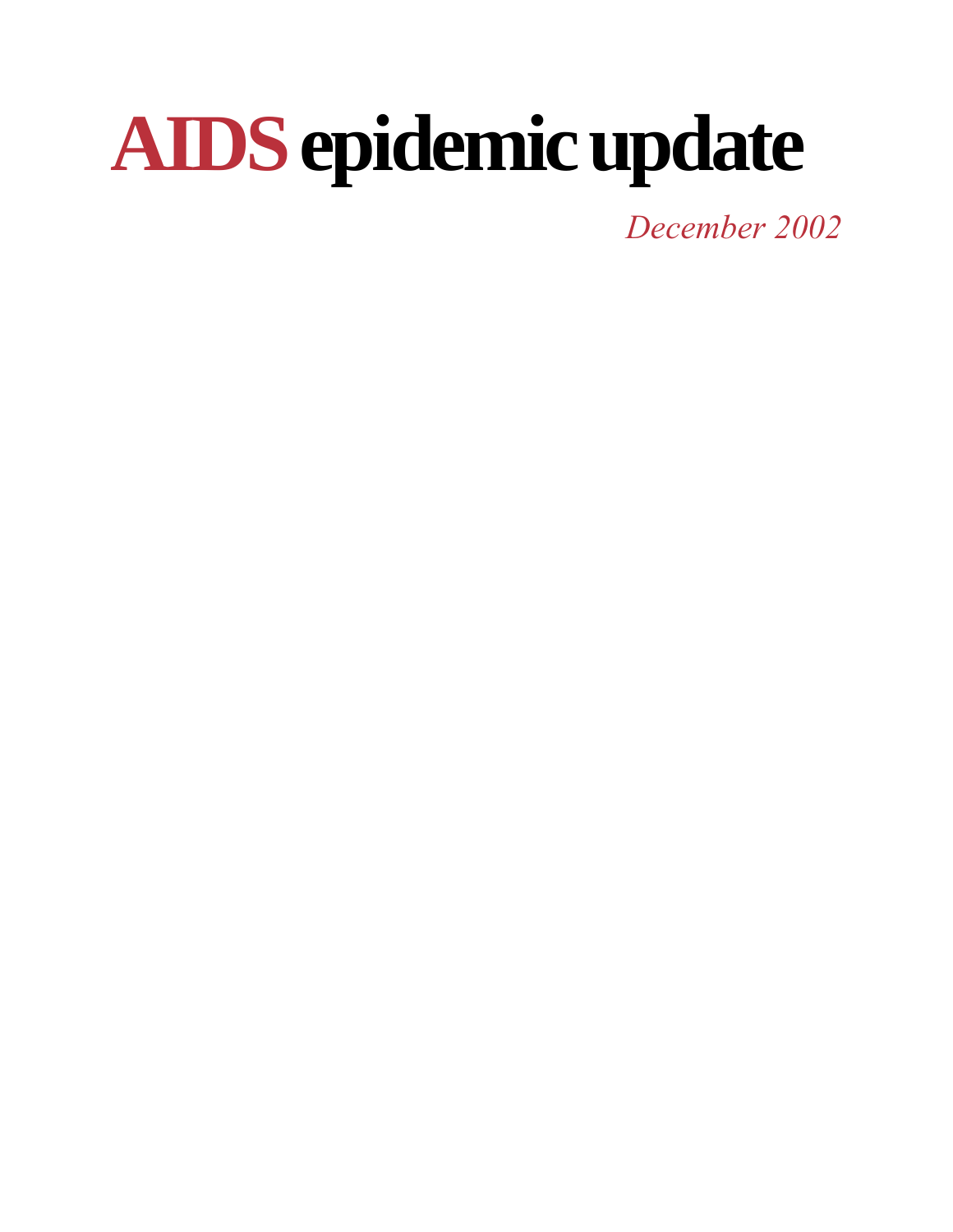#### UNAIDS/WHO - 2002 Joint United Nations Programme on HIV/AIDS (UNAIDS) World Health Organization (WHO)

UNAIDS/02.46E (English original, December 2002) ISBN 92-9173-253-2

© Joint United Nations Programme on HIV/AIDS (UNAIDS) and World Health Organization (WHO) 2002

All rights reserved. Publications jointly produced by UNAIDS and WHO can be obtained from the UNAIDS Information Centre. Requests for permission to reproduce or translate UNAIDS publications—whether for sale or for noncommercial distribution—should also be addressed to the Information Centre at the address below, or by fax, at +41 22 791 4187, or e-mail: publicationpermissions@unaids.org.

The designations employed and the presentation of the material in this publication do not imply the expression of any opinion whatsoever on the part of UNAIDS or WHO concerning the legal status of any country, territory, city or area or of its authorities, or concerning the delimitation of its frontiers or boundaries.

The mention of specific companies or of certain manufacturers' products does not imply that they are endorsed or recommended by UNAIDS or WHO in preference to others of a similar nature that are not mentioned. Errors and omissions excepted, the names of proprietary products are distinguished by initial capital letters.

UNAIDS and WHO do not warrant that the information contained in this publication is complete and correct and shall not be liable for any damages incurred as a result of its use.

> UNAIDS - 20 avenue Appia - 1211 Geneva 27 - Switzerland Telephone: (+41) 22 791 36 66 - Fax: (+41) 22 791 41 87 E-mail: unaids@unaids.org - Internet: http:/www.unaids.or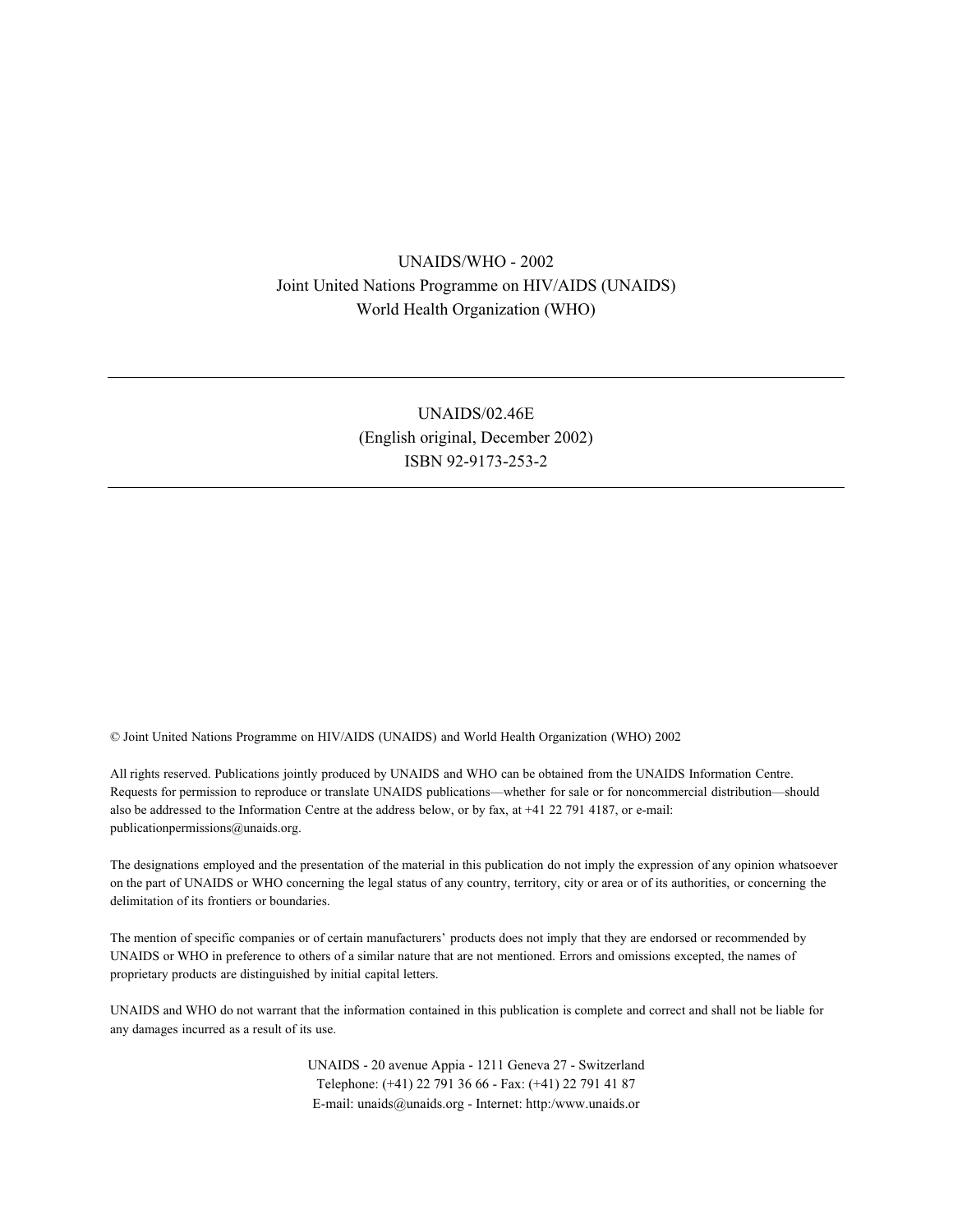# **CONTENTS**

| GLOBAL SUMMARY OF THE HIV/AIDS EPIDEMIC, DECEMBER 2002 | 2  |
|--------------------------------------------------------|----|
| <b>INTRODUCTION</b>                                    | 3  |
| ASIA AND THE PACIFIC                                   | 7  |
| EASTERN EUROPE AND CENTRAL ASIA                        | 13 |
| <b>SUB-SAHARAN AFRICA</b>                              | 17 |
| LATIN AMERICA AND THE CARIBBEAN                        | 21 |
| THE MIDDLE EAST AND NORTH AFRICA                       | 24 |
| <b>HIGH-INCOME COUNTRIES</b>                           | 26 |
| <b>HIV/AIDS AND HUMANITARIAN CRISES</b>                | 30 |
| HIV/AIDS and southern Africa's food crisis             | 30 |
| HIV/AIDS in conflict settings                          | 34 |

#### MAPS

| Global estimates for adults and children, end 2002                          | 38 |
|-----------------------------------------------------------------------------|----|
| Adults and children estimated to be living with HIV/AIDS, end 2002          | 38 |
| Estimated number of adults and children newly infected with HIV during 2002 | 40 |
| Estimated adult and child deaths due to HIV/AIDS during 2002                | 41 |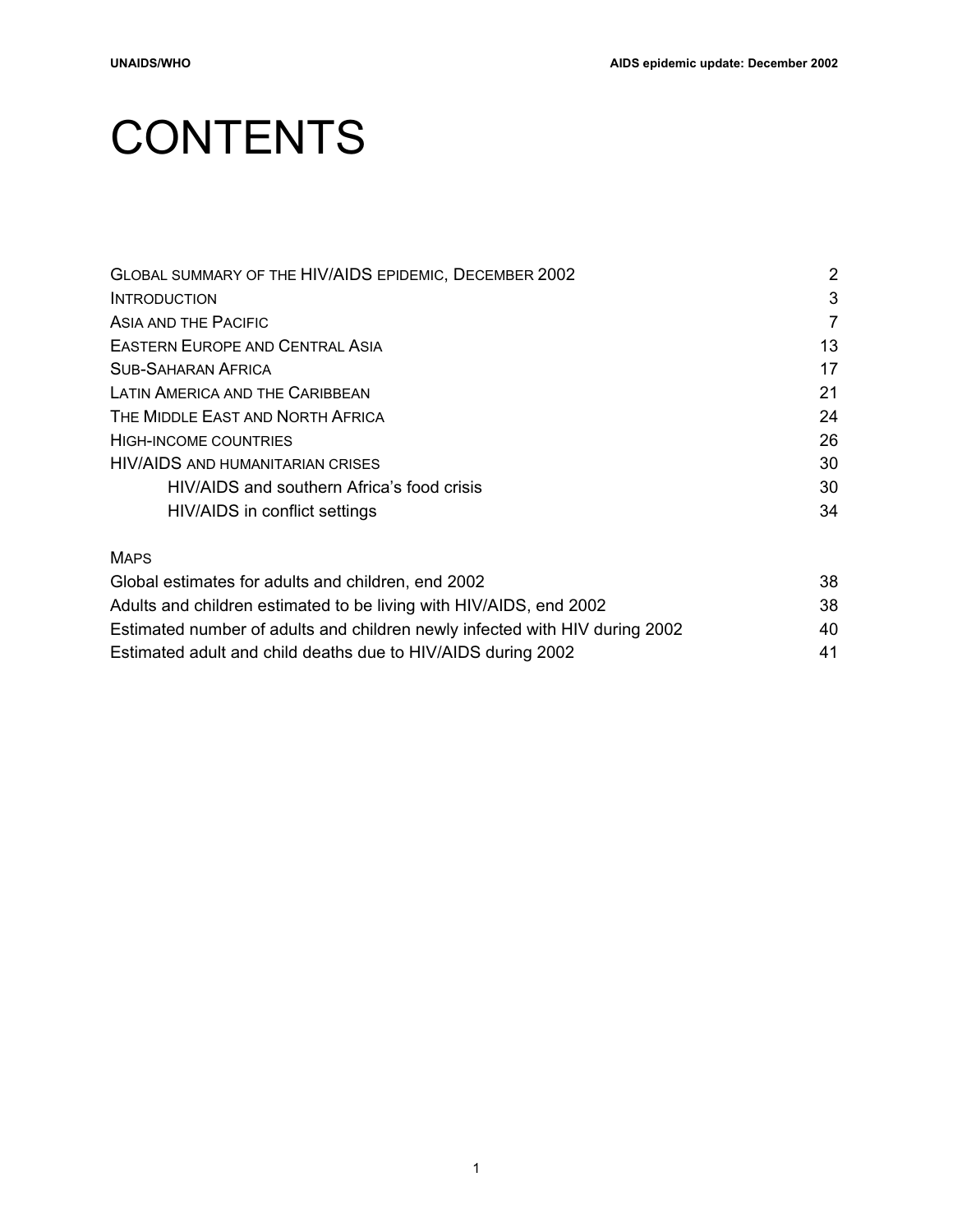# **GLOBAL SUMMARY OF THE HIV/AIDS EPIDEMIC DECEMBER 2002**

| <b>Number of people living with HIV/AIDS Total</b> | <b>Adults</b><br>Women<br>Children under 15 years | 42 million<br>38.6 million<br>19.2 million<br>3.2 million |
|----------------------------------------------------|---------------------------------------------------|-----------------------------------------------------------|
| People newly infected with HIV in 2002 Total       |                                                   | 5 million                                                 |
|                                                    | <b>Adults</b>                                     | 4.2 million                                               |
|                                                    | Women                                             | 2 million                                                 |
|                                                    | Children under 15 years                           | 800 000                                                   |
| AIDS deaths in 2002                                | <b>Total</b>                                      | 3.1 million                                               |
|                                                    | <b>Adults</b>                                     | 2.5 million                                               |
|                                                    | Women                                             | 1.2 million                                               |
|                                                    | Children under 15 years                           | 610 000                                                   |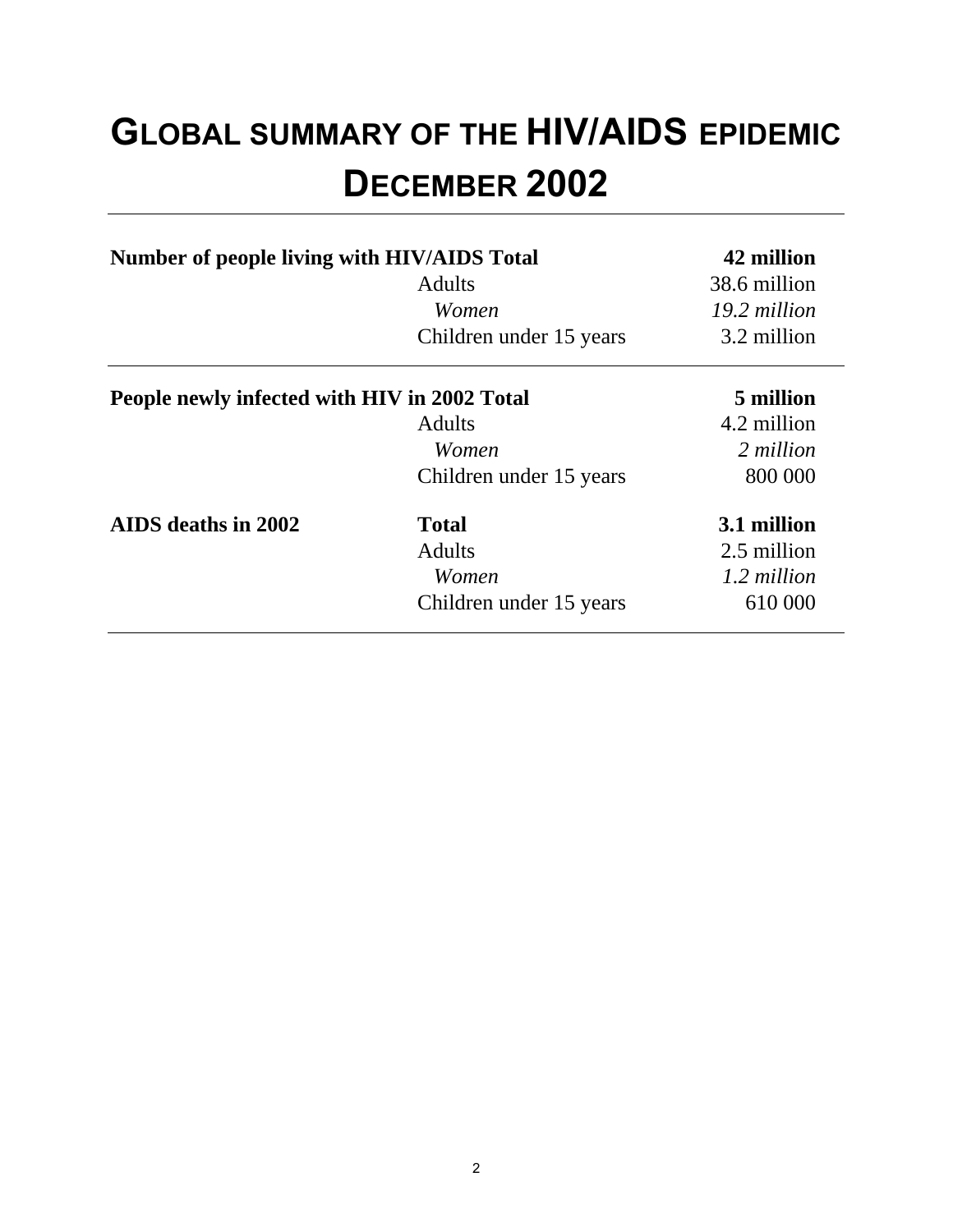# INTRODUCTION

*The AIDS epidemic claimed more than 3 million lives in 2002, and an estimated 5 million people acquired the human immunodeficiency virus (HIV) in 2002—bringing to 42 million the number of people globally living with the virus.*

As the world enters the third decade of the AIDS epidemic, the evidence of its impact is undeniable. Wherever the epidemic has spread unchecked, it is robbing countries of the resources and capacities on which human security and development depend. In some regions, HIV/AIDS, in combination with other crises, is driving ever-larger parts of nations towards destitution.

The world stood by as HIV/AIDS swept through these countries. It cannot be allowed to turn a blind eye to an epidemic that continues to expand in some of the most populous regions and countries of the world.

#### **Progress towards realizing the Declaration of Commitment**

The Declaration of Commitment on HIV/AIDS is a potential watershed in the history of the HIV/AIDS epidemic. Adopted by the world's governments at the Special Session of the United Nations General Assembly on HIV/AIDS in June 2001, it established, for the first time ever, time-bound targets to which governments and the United Nations may be held accountable.

UNAIDS and its Cosponsors have established a set of yardsticks for tracking movement towards those targets. Work on the first report measuring progress against these indicators starts in 2003, and will be based on progress reports provided in March 2003 by the 189 countries that adopted the Declaration.

Already, though, there is substantial evidence of progress. More countries are recognizing the value of pooling resources, experiences and commitment by forging regional initiatives to combat the epidemic. Examples are multiplying, among them the following:

The Asia Pacific Leadership Forum, which is tasked with improving key decision-makers' knowledge and understanding of HIV/AIDS and its impact on different sectors of society.

Members of the Commonwealth of Independent States have developed a regional Programme of Urgent Response to the HIV/AIDS epidemic, which government leaders endorsed in May 2002.

In mid-2002, the Pan-Caribbean Partnership against HIV/AIDS signed an agreement with six pharmaceutical companies as part of wider-ranging efforts to improve access to cheaper antiretroviral drugs.

In sub-Saharan Africa, 40 countries have developed national strategies to fight HIV/AIDS (almost three times as many as two years ago), and 19 countries now have National AIDS Councils (a sixfold increase since 2000).

Additional resources are being brought to bear by the new Global Fund to Fight AIDS, Tuberculosis and Malaria, which has approved an initial round of project proposals, totalling US\$616 million, about two-thirds of which is earmarked for HIV/AIDS. Governments and donors have pledged more than US\$2.1 billion to the fund.

But the world lags furthest behind in providing adequate treatment, care and support to people living with HIV/AIDS. Fewer than 4% of people in need of antiretroviral treatment in low- and middle-income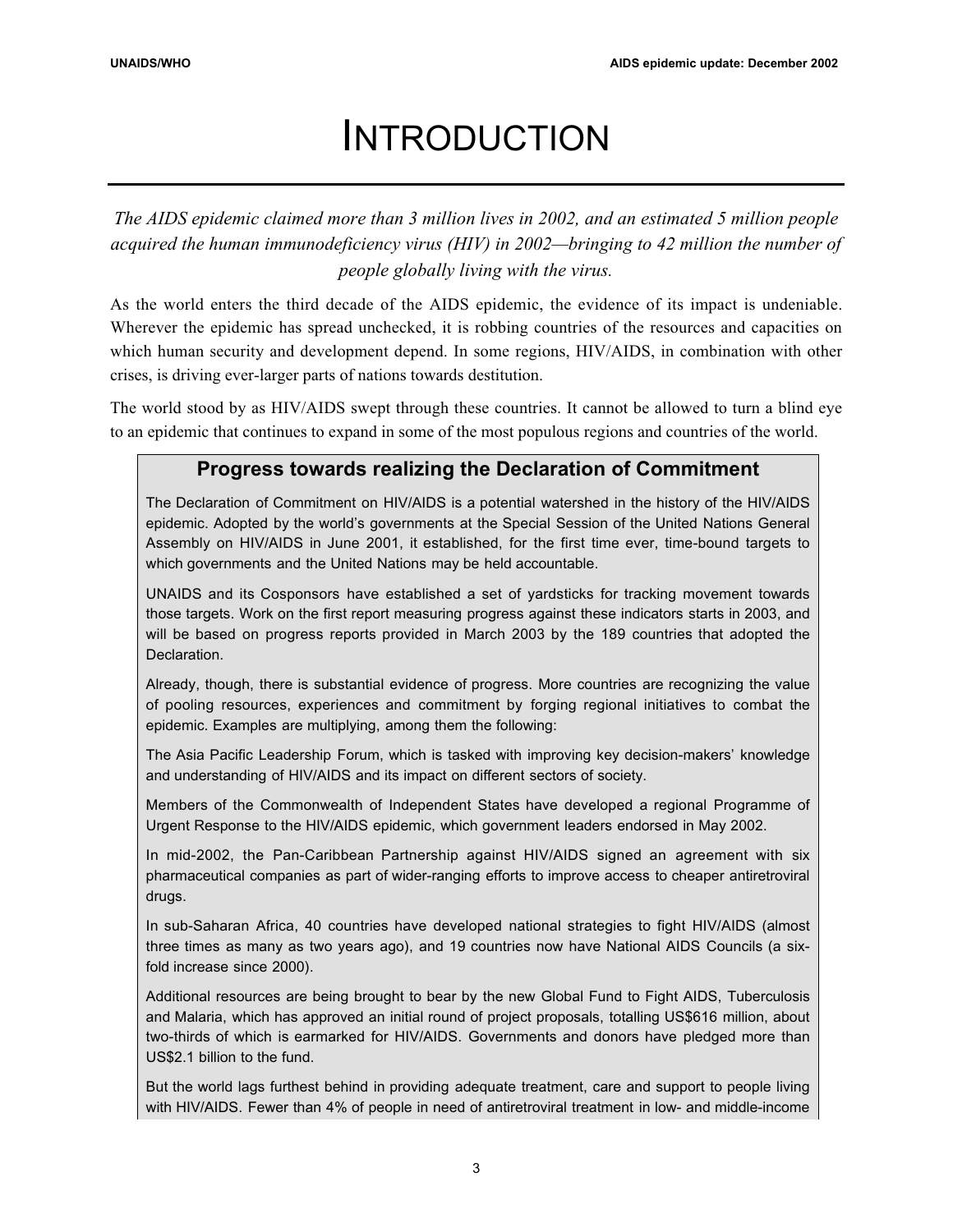countries were receiving the drugs at the end of 2001. And less than 10% of people with HIV/AIDS have access to palliative care or treatment for opportunistic infections.

In many countries, especially in sub-Saharan Africa and Asia, competing national priorities inhibit allocation of resources to expand access to HIV/AIDS care, support and treatment. Unaffordable prices remain the most commonly cited reasons for the limited access to antiretroviral drugs. Insufficient capacity of health sectors, including infrastructure and shortage of trained personnel, are also major obstacles to health service delivery in many countries.

In Eastern Europe and Central Asia, the number of people living with HIV in 2002 stood at 1.2 million. HIV/AIDS is expanding rapidly in the Baltic States, the Russian Federation and several Central Asian republics.

In Asia and the Pacific, 7.2 million people are now living with HIV. The growth of the epidemic in this region is largely due to the growing epidemic in China, where a million people are now living with HIV and where official estimates foresee a manifold increase in that number over the coming decade. There remains considerable potential for growth in India, too, where almost 4 million people are living with HIV.

In several countries experiencing the early stages of the epidemic, significant economic and social changes are giving rise to conditions and trends that favour the rapid spread of HIV—for example, wide social disparities, limited access to basic services and increased migration.

Best current projections suggest that an additional 45 million people will become infected with HIV in 126 low- and middle-income countries (currently with concentrated or generalized epidemics) between 2002 and 2010—unless the world succeeds in mounting a drastically expanded, global prevention effort. More than 40% of those infections would occur in Asia and the Pacific (currently accounts for about 20% of new annual infections).

#### **Pinning down HIV trends**

The most common measure of the HIV/AIDS epidemic is the *prevalence* of HIV infections among a country's adult population—in other words, the percentage of the adult population living with HIV. Prevalence of HIV provides a good picture of the overall *state* of the epidemic. Think of it as a still photograph of HIV/AIDS. In countries with generalized epidemics, this image is based largely on HIV tests done on anonymous blood samples taken from women attending antenatal clinics.

But prevalence offers a less clear picture of recent *trends* in the epidemic, because it does not distinguish between people who acquired the virus very recently and those who were infected a decade or more ago. (Without antiretroviral treatment, a person might survive, on average, up to 9–11 years after acquiring HIV; with treatment, survival is substantially longer.)

Countries A and B, for example, could have the same HIV prevalence, but be experiencing very different epidemics. In country A, the vast majority of people living with HIV/AIDS (the prevalent cases) might have been infected 5–10 years ago, with few recent infections occurring. In country B, the majority of people living with HIV/AIDS might have been infected in the past two years. These differences would obviously have a huge impact on the kind of prevention and care efforts that countries A and B need to mount.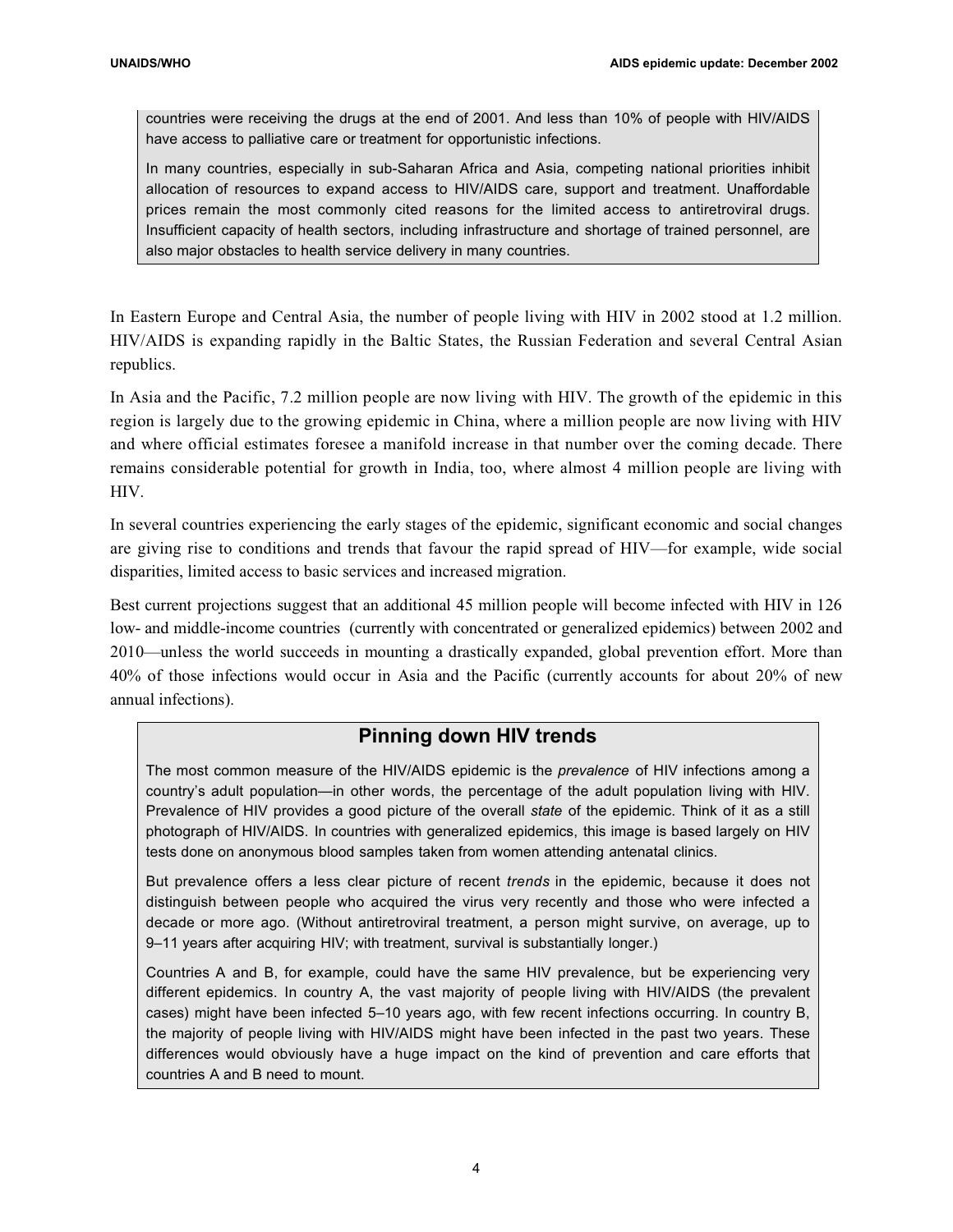Similarly, HIV prevalence rates might be stable in country C, suggesting that new infections are occurring at a stable rate. That may not be the case, however. Country C could be experiencing higher rates of AIDS mortality (as people infected a decade or so ago die in large numbers), and an *increase* in new infections. Overall HIV prevalence rates would not illuminate those details of the country's epidemic.

So a measure of HIV *incidence* (i.e. the number of new infections observed over a year among previously uninfected people) would help complete the picture of current trends. Think of it as an animated image of the epidemic.

The problem is that measuring HIV incidence is expensive and complicated—to the point of it being unfeasible at a national level and on a regular basis in most countries.

None of this means, however, that recent trends are a mystery. Regular measurement of HIV prevalence among groups of young people can serve as a proxy, albeit imperfect, for HIV incidence among them. Because of their age, young people will have become infected relatively recently. Significant changes in HIV prevalence among 15–19- or 15–24-year-olds can therefore reflect important new trends in the epidemic.

The steadily dropping HIV prevalence levels in 15–19-year-olds in Uganda, for example, indicate a reduction in recent infections among young people, and provide a more accurate picture of current trends in the epidemic (and, in this instance, of the effectiveness of prevention efforts among young people).

Such outcomes can be avoided. Implementation of a full prevention package by 2005 could cut the number of new infections by 29 million by 2010. It could also help achieve the target of reducing HIV prevalence levels among young people by 25% by 2010 (as set in the Declaration of Commitment on HIV/AIDS, which the world's governments adopted in June 2001). But any delay in implementing a full prevention package will slash the potential gains.

Responses that involve and treat young people as a priority pay off, as evidence from Ethiopia, South Africa, Uganda and Zambia shows. HIV prevalence levels among young women in Addis Ababa declined by more than one-third between 1995 and 2001. Among pregnant teenagers in South Africa, HIV prevalence levels shrank a quarter between 1998 and 2001. Prevalence remains unacceptably high, but these positive trends confirm the value of investing in responses among the young.

The future trajectory of the global HIV/AIDS epidemic depends on whether the world can protect young people everywhere against the epidemic and its aftermath.

Just as certain sectors of society are at particular risk of HIV infection, certain conditions favour the epidemic's growth. As the current food emergencies in southern Africa show, the AIDS epidemic is increasingly entangled with wider humanitarian crises. The risk of HIV spread often increases when desperation takes hold and communities are wrenched apart. At the same time, the ability to stall the epidemic's growth also suffers, as does the capacity to provide adequate treatment, care and support.

It is vital that HIV/AIDS-related activities become an integral part of wider-ranging efforts to prevent and overcome humanitarian crises, as this publication shows (see 'HIV/AIDS and humanitarian crises').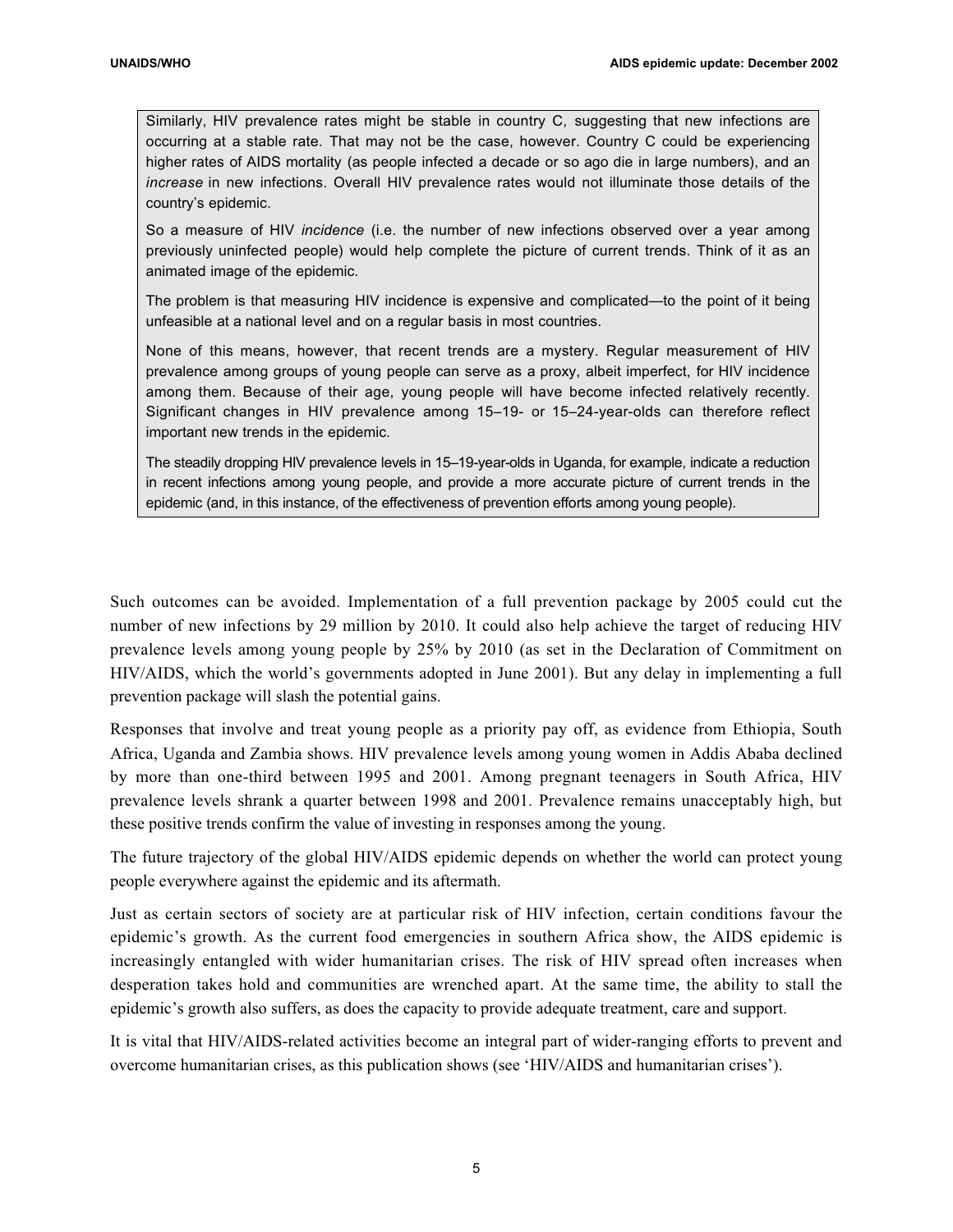# REGIONAL HIV/AIDS STATISTICS AND FEATURES, END OF 2002

| <b>Region</b>                    | Epidemic                                    | <b>Adults and</b> | <b>Adults and</b>               | <b>Adult</b> | $%$ of HIV- | Main mode(s)          |  |
|----------------------------------|---------------------------------------------|-------------------|---------------------------------|--------------|-------------|-----------------------|--|
|                                  | started                                     | children living   | children newly                  | prevalence   |             | positive adults<br>of |  |
| transmission $(H)$               |                                             |                   |                                 |              |             |                       |  |
|                                  |                                             |                   | with HIV/AIDS infected with HIV |              | rate $(*)$  | who are women         |  |
|                                  | for adults living                           |                   |                                 |              |             |                       |  |
|                                  |                                             |                   |                                 |              |             | with HIV/AIDS         |  |
| Sub-Saharan late '70s            |                                             | 29.4 million      | 3.5 million                     | 8.8%         | 58%         | Hetero                |  |
| Africa                           | early '80s                                  |                   |                                 |              |             |                       |  |
| <b>North Africa</b> late '80s    |                                             | 550 000           | 83 000                          | 0.3%         | 55%         | Hetero, IDU           |  |
| & Middle East                    |                                             |                   |                                 |              |             |                       |  |
| South $\&$                       | late '80s                                   | 6.0 million       | 700 000                         | 0.6%         | 36%         | Hetero, IDU           |  |
| <b>South-East Asia</b>           |                                             |                   |                                 |              |             |                       |  |
| <b>East Asia</b>                 | late '80s                                   | 1.2 million       | 270 000                         | 0.1%         | 24%         | IDU, hetero, MSM      |  |
| & Pacific                        |                                             |                   |                                 |              |             |                       |  |
| <b>Latin Americalate '70s</b>    |                                             | 1.5 million       | 150 000                         | 0.6%         | 30%         | MSM, IDU, hetero      |  |
|                                  | early '80s                                  |                   |                                 |              |             |                       |  |
| Caribbean                        | late $'70s$                                 | 440 000           | 60 000                          | 2.4%         | 50%         | Hetero, MSM           |  |
|                                  | early '80s                                  |                   |                                 |              |             |                       |  |
|                                  | <b>Eastern Europeearly '90s 1.2 million</b> |                   | 250 000                         | 0.6%         | 27%         | IDU                   |  |
| & Central Asia                   |                                             |                   |                                 |              |             |                       |  |
|                                  | <b>Western Europelate '70s</b>              | 570 000           | 30 000                          | 0.3%         | 25%         | MSM, IDU              |  |
|                                  | early '80s                                  |                   |                                 |              |             |                       |  |
|                                  | <b>North Americalate '70s</b>               | 980 000           | 45 000                          | 0.6%         | 20%         | MSM, IDU, hetero      |  |
|                                  | early '80s                                  |                   |                                 |              |             |                       |  |
| <b>Australia &amp;</b> late '70s |                                             | 15 000            | 500                             | 0.1%         | 7%          | <b>MSM</b>            |  |
| New Zealandearly '80s            |                                             |                   |                                 |              |             |                       |  |
|                                  |                                             |                   |                                 |              |             |                       |  |
| <b>TOTAL</b>                     |                                             | 42 million        | 5 million                       | 1.2%         | 50%         |                       |  |

\* The proportion of adults (15 to 49 years of age) living with HIV/AIDS in 2002, using 2002 population numbers.

# Hetero (heterosexual transmission), IDU (transmission through injecting drug use), MSM (sexual transmission among men who have sex with men).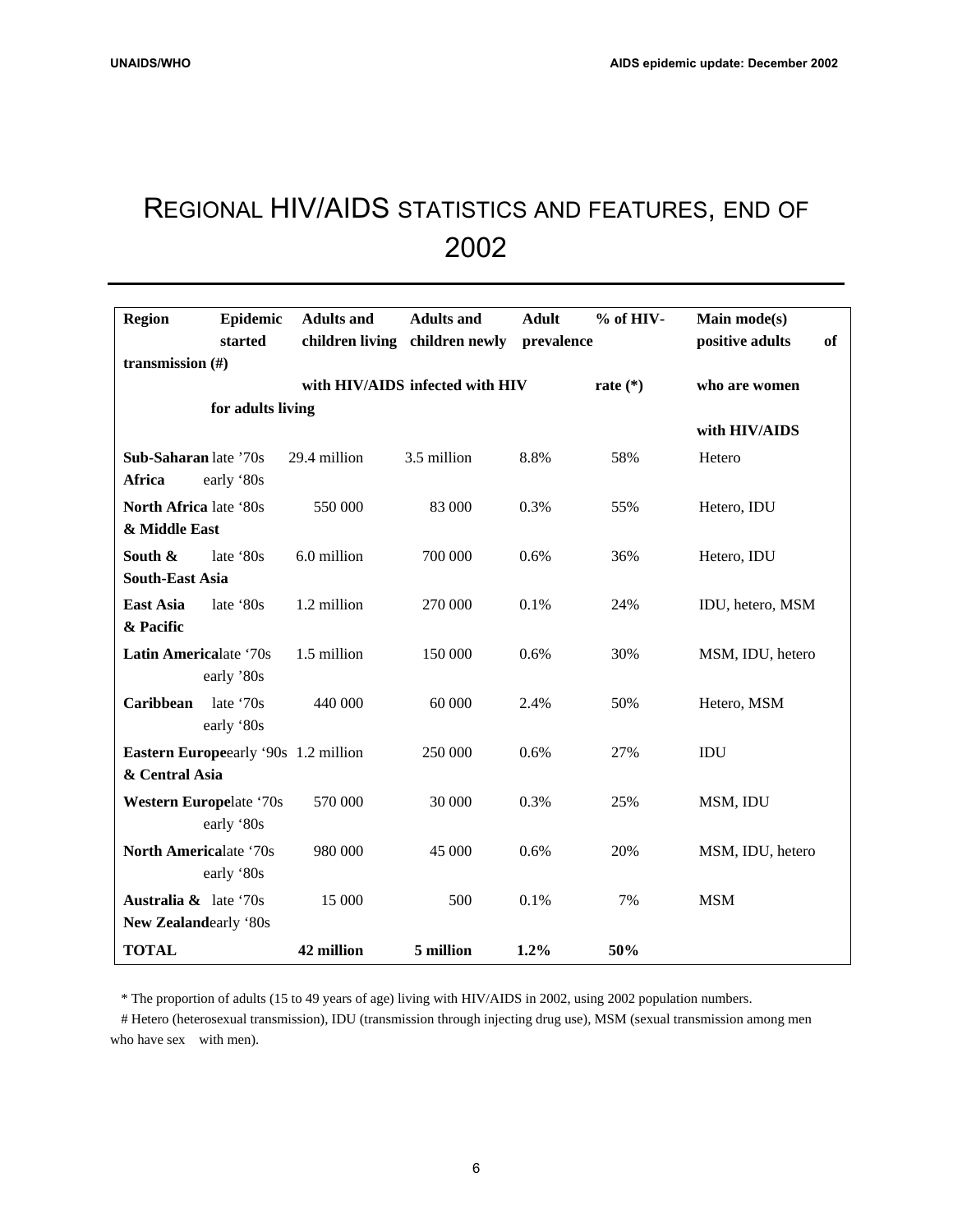# ASIA AND THE PACIFIC

## *The window of opportunity for bringing the HIV/AIDS epidemic under control is narrowing rapidly in Asia.*

Almost 1 million people in Asia and the Pacific acquired HIV in 2002, bringing to an estimated 7.2 million the number of people now living with the virus—a 10% increase since 2001. A further 490 000 people are estimated to have died of AIDS in the past year. About 2.1 million young people (aged 15–24) are living with HIV.

With the exception of Cambodia, Myanmar and Thailand, national HIV prevalence levels remain comparatively low in most countries of Asia and the Pacific. That, though, offers no cause for comfort. In vast, populous countries such as China, India and Indonesia, low national prevalence rates blur the picture of the epidemic.

Both China and India, for example, are experiencing serious, localized epidemics that are affecting many millions of people.

India's national adult HIV prevalence rate of less than 1% offers little indication of the serious situation facing the country. An estimated 3.97 million people were living with HIV at the end of 2001—the second-highest figure in the world, after South Africa. HIV prevalence among women attending antenatal clinics was higher than 1% in Andhra Pradesh, Karnataka, Maharashtra, Manipur, Nagaland and Tamil Nadu.

New behavioural studies in India suggest that prevention efforts directed at specific populations (such as female sex workers and injecting drug users) are paying dividends in some states, in the form of higher HIV/AIDS knowledge levels and condom use (see box). However, HIV prevalence among these key groups continues to increase in some states, underlining the need for well-planned and sustained interventions on a large scale.

The epidemic in China shows no signs of abating. Official estimates put the number of people living with HIV in China at 1 million in mid-2002. Unless effective responses rapidly take hold, a total of 10 million Chinese will have acquired HIV by the end of this decade—a number equivalent to the entire population of Belgium.

Officially, the number of reported new HIV infections rose about 17% in the first six months of 2002. But HIV incidence rates can soar abruptly in a country marked by widening socioeconomic disparities and extensive migration (an estimated 100 million Chinese are temporarily or permanently away from their registered addresses), with the virus spreading along multiple channels.

## *There is a vital need to expand activities that focus on people most at risk of infection. But targeted interventions alone will not halt the epidemic. More extensive HIV/AIDS programmes that reach the general population are essential.*

Several HIV epidemics are being observed among certain population groups in various parts of this vast country. Serious localized HIV epidemics are occurring among injecting drug users in nine provinces, as well as in Beijing Municipality.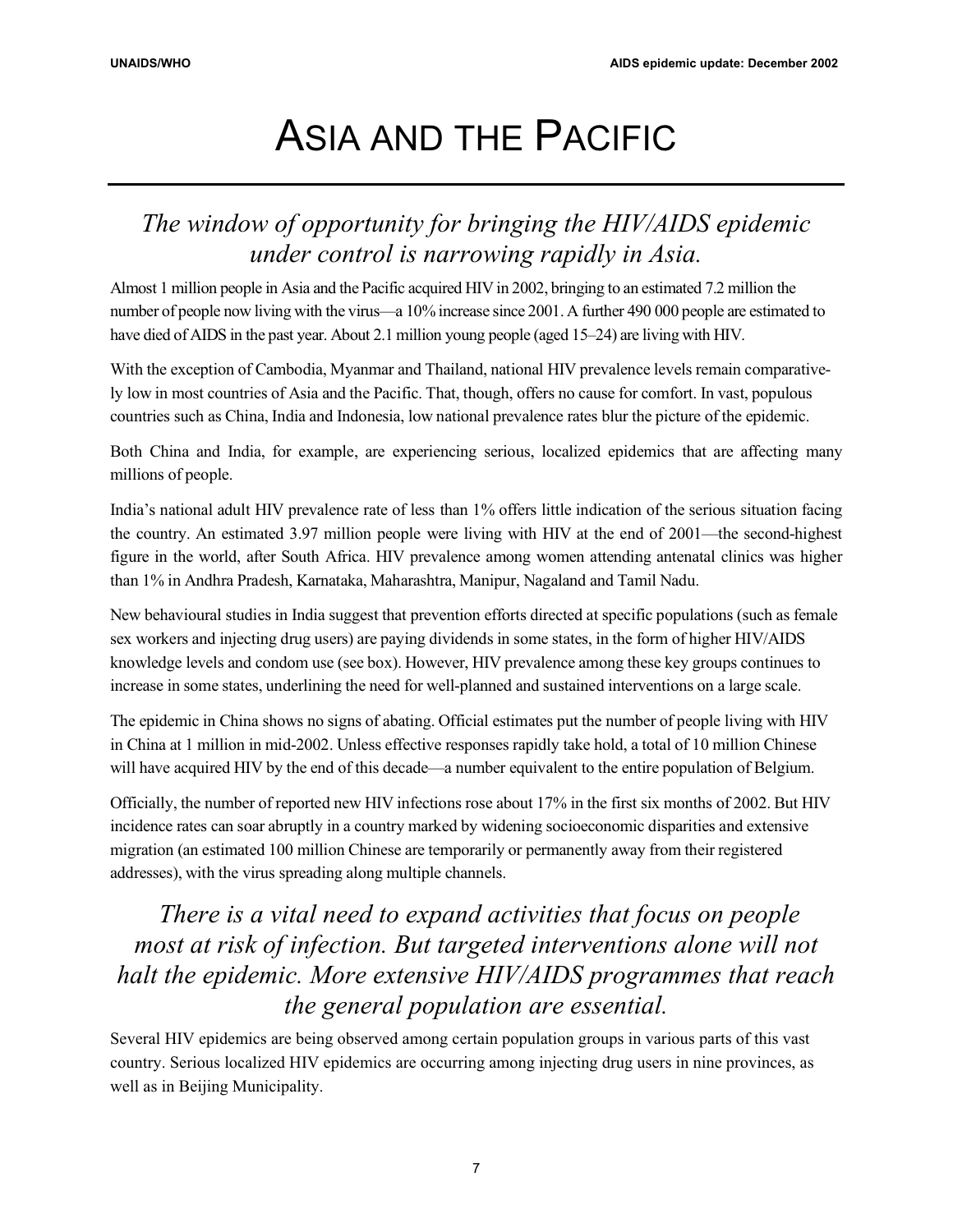#### **Mixed lessons from India**

A new national behavioural survey conducted in 2001–2002 in India highlights important facets of the country's bid to curtail its epidemic. The survey shows clearly that where interventions have occurred and been sustained, behavioural change has been possible. But it also points to the difficulties in reaching some key groups (such as men who have sex with men), and large sections of the wider population (notably women living in rural areas).

Countrywide, awareness of HIV/AIDS is high, with roughly three-quarters of adult Indians (aged 15–49) aware that correct and consistent condom use can prevent sexual transmission of HIV.

But, in general, awareness and knowledge of HIV/AIDS remain weak in rural areas and among women. More than 80% of urban men recognized the protective value of consistent condom use, compared to just over 43% of rural women. There are marked exceptions, though, such as in Andhra Pradesh and Kerala, where awareness levels among women and men are approximately the same. Yet, even in those states, women report low levels of condom use (37% and 22%, respectively)—an indication that many are not able to negotiate safer sex with male partners. The gender divide remains wide.

The survey data show that Indians who cannot read are six times less likely to use a condom during casual sex than are their compatriots who are educated beyond secondary school. And rural residents are half as likely as their urban peers to use a condom with casual partners.

Striking, too, are the high levels of awareness and knowledge about HIV/AIDS, and the evidence of high condom use among vulnerable populations in states that have mounted consistent prevention efforts. For example, Maharashtra is home to a longstanding, generalized epidemic. There, HIV/AIDS responses appear to have resulted in higher levels of awareness and behavioural change among female sex workers, their clients and injecting drug users (66%, 77% and 52% of whom, respectively, said they consistently use condoms—among the highest rates in India). This may have helped prevent the state's epidemic from spinning out of control.

Similarly, Gujarat's focused programmes have helped ensure that some three-quarters of female sex workers used condoms the last time they had sex with a commercial or casual partner. But the state also reminds that HIV/AIDS responses have to reach the wider population if the epidemic is to be kept under control. (Knowledge levels among women and rural inhabitants, for example, are very low: only about 8% had no misconceptions about how HIV is transmitted.) By contrast, where interventions for general *and* marginalized populations have taken place together—as in Kerala—they have helped keep HIV prevalence low.

The survey shows that a significant proportion of men who have sex with men in India also have sex with women (almost 31% had sex with female partners in a six-month recall period), and many (36% during a month's recall) have sex with commercial male partners—hitherto hidden facets of the epidemic. Condom use rates, though, were low both with commercial partners (39% during last sexual intercourse) and with female partners (36%). This points to the need for urgent action, given the potential for wider and more rapid HIV spread through such multiple sexual networks.

A major challenge for India now is that of rapidly expanding the coverage of its HIV/AIDS programmes to all vulnerable groups. Flanking that is the broader challenge of ensuring that the response reaches young, illiterate populations and rural communities, especially women.

*(Based on Nationwide Behavioural Surveillance Survey of general population and high-risk groups, 2001–2002, National AIDS Control Organization, India/ORG MARG)*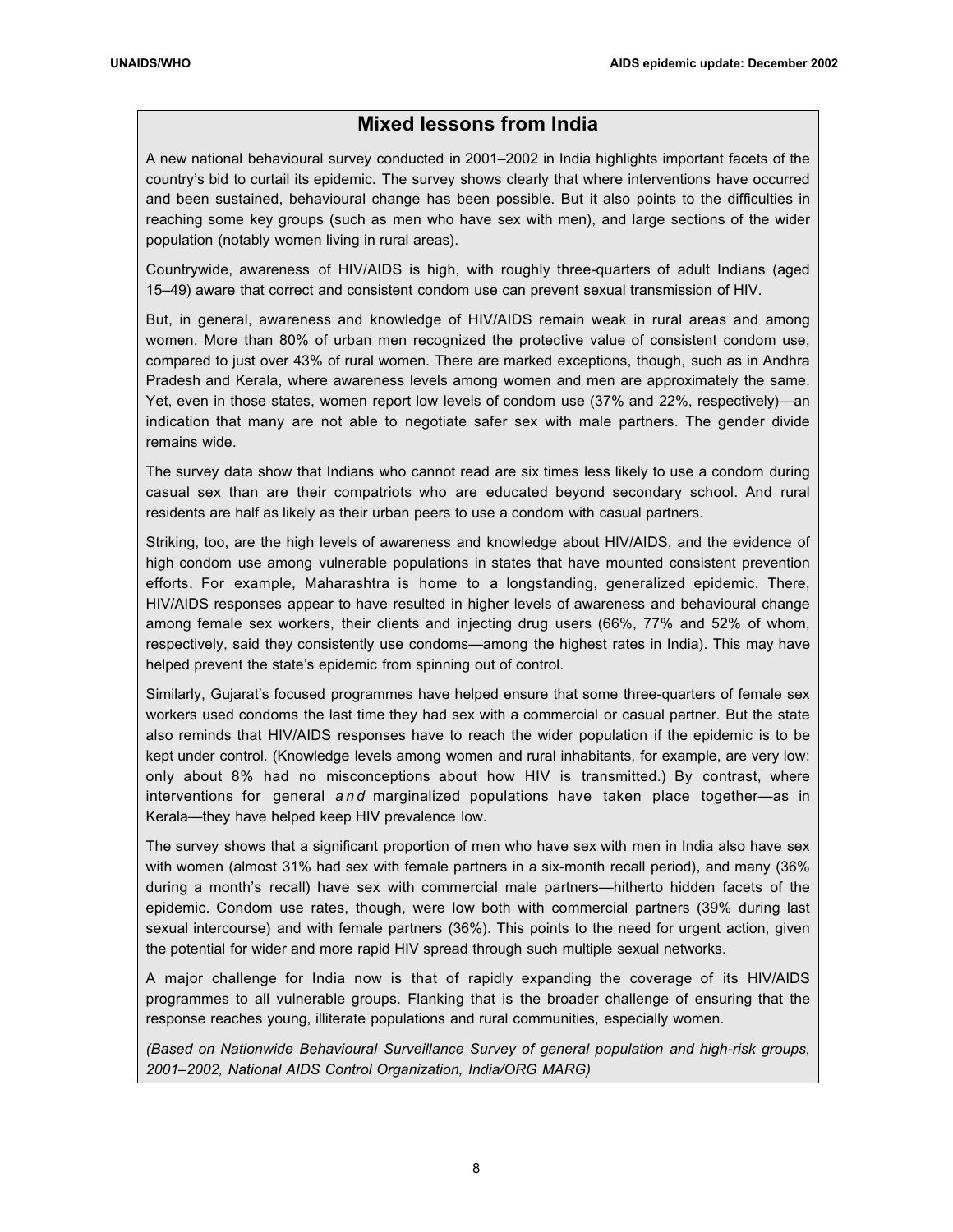The most recent reported outbreaks of HIV among injecting drug users have been in Hunan and Guizhou provinces (where sentinel surveillance among users has revealed HIV prevalence rates of 8% and 14%, respectively). There are also signs of heterosexually transmitted HIV epidemics spreading in at least three provinces (Yunnan, Guangxi and Guangdong) where HIV prevalence in 2000 was as high as 11% among sentinel sex worker populations.

#### **A dangerous new trend in Indonesia**

Recent social and economic upheavals in Indonesia appear to be fuelling a sharp rise in injecting drug use—and, with it, the risk of rapidly increasing HIV spread.

Virtually unknown in Indonesia just a decade ago, drug injection is now a growing phenomenon in urban areas. Official estimates suggest that between 124 000 and 196 000 Indonesians are now injecting drugs. And data from the largest drug treatment centre in Jakarta reveal that HIV prevalence is rising very steeply in this population, as the graph below shows.

National estimates indicate that some 43 000 injecting drug users are already infected with HIV. With needle-sharing the norm, HIV is likely to spread much more widely throughout this population in the next few years. If current high-risk injecting behaviour continues, it is estimated that the number of injecting drug users living with HIV could almost double in 2003, accounting for more than 80% of new HIV infections nationwide.



*Source:* RSKO hospital and Indonesian Ministry of Health, Directorate General of Communicable Disease Control and Environmental Health, 2002.

The vast majority of injectors are male, and behavioural data indicate that over two-thirds of them are sexually active. Already, an estimated 9000 women have been infected sexually by men who inject drugs.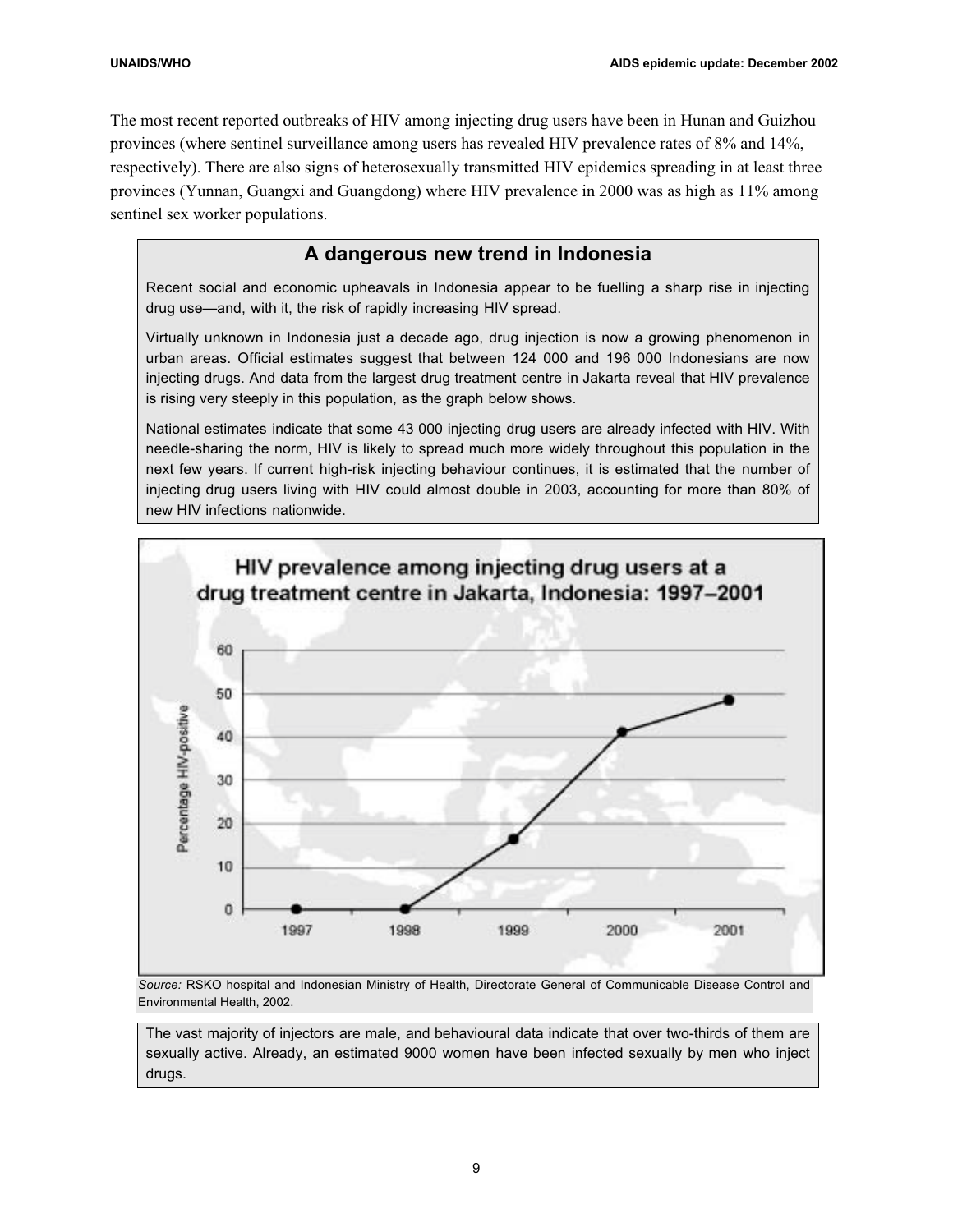The onward sexual transmission of HIV by people who became infected when they sold their blood to collecting centres that ignored basic blood-donation safety procedures poses a massive challenge, as does the need to provide them with treatment and care. Signalling the gravity of the situation, one 2001 survey in rural eastern China found alarmingly high HIV prevalence—12.5%—among people who had donated plasma. Most of the country's estimated 3 million paid blood donors live in poor rural communities, and those now living with HIV/AIDS in provinces such as Henan (as well as Anhui and Shanxi, where similar tragedies might have occurred) face limited access to health-care services while having to endure severe stigma and discrimination.

There is a clear need for urgent action. By expanding prevention, treatment and care efforts across the entire nation, China can avert millions of HIV infections and save millions of lives in the coming decade. The five-year AIDS action plan promulgated in mid-2001 signalled a growing commitment to take up that challenge, as did the recent moves towards negotiating affordable antiretroviral treatment with pharmaceutical companies.

High HIV infection rates are being discovered among specific population groups (chiefly injecting drug users, sex workers, and men who have sex with men) in countries across the length and breadth of Asia and the Pacific.

### *Cambodia's epidemic appears to be stabilizing, thanks to sustained prevention programmes that link government and civil society and that span various sectors of society.*

Throughout the region, injecting drug use offers the epidemic huge scope for growth. Upwards of 50% of injecting drug users already have acquired the virus in parts of Malaysia, Myanmar, Nepal, Thailand and in Manipur in India, while HIV infections among Indonesia's growing population of injecting drug users is soaring (see box, page 9). Very high rates of needle-sharing have been documented among users in Bangladesh and Viet Nam, along with evidence that a considerable proportion of street-based sex workers in Viet Nam also inject drugs (a phenomenon detected in other countries, too). If the epidemic is to be stemmed, it is vital that injecting drug users gain access to harm reduction and other prevention services.

Male-to-male sex occurs in all countries of the region and features significantly in the epidemic. Countries that have measured HIV prevalence among men who have sex with men have found it to be high—14% in Cambodia in 2000 and roughly the same level among male Thai sex workers. Homophobia or dominant cultural norms mean that many men who have sex with men hide that aspect of their sexuality. Many might marry or have sexual relationships with women.

Among the Pacific Island countries and territories, Papua New Guinea has reported the highest HIV infection rates. New surveillance data reveal an HIV prevalence of 1% among women attending antenatal clinics in the capital Port Moresby, indicating that a broadened epidemic is under way in the city. Among people seeking treatment for other sexually transmitted infections in the capital, HIV prevalence was 7% in 2001 (double the level in 2000). Very low levels of condom use and wide sexual networking (amid low awareness and knowledge of HIV/AIDS) mean the country could be facing a severe epidemic. Heightening that prospect are findings that 85% of surveyed sex workers in Port Moresby and in Lae did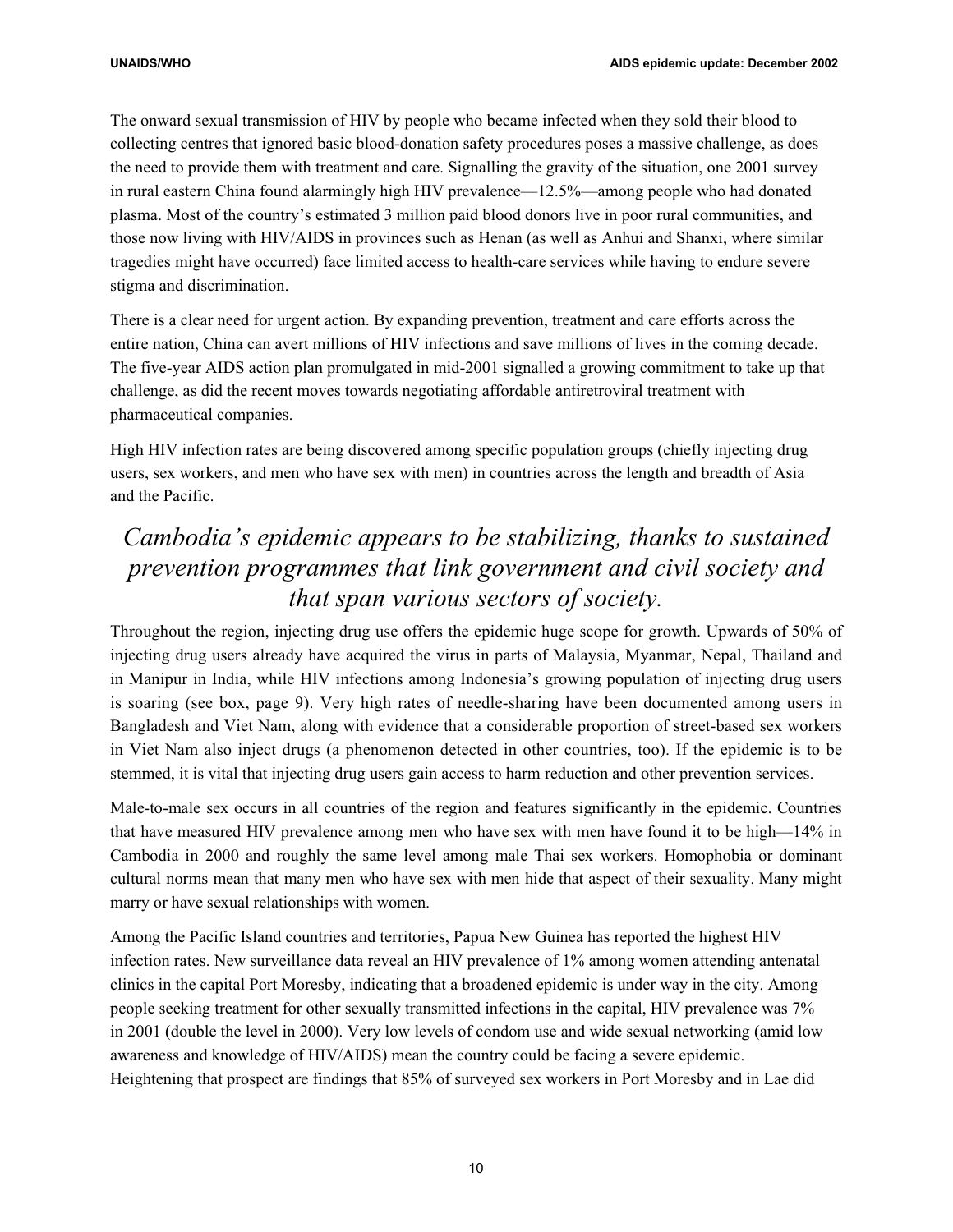not use condoms consistently in 2001, and that rates of other sexually transmitted infections ranged as high as  $36\%$ . There is a dire need for rapid expansion of prevention efforts.

In Thailand, meanwhile, recent modelling sug-gests that the main modes of transmission have been changing. Whereas most HIV transmission in the 1990s occurred through commercial sex, half of the new HIV infections now appear to be occurring among the wives and sexual partners of men who were infected several years ago. There are also indications that unsafe sexual behaviour is on the increase among young Thais. This underlines the need to expand and revitalize strategies that can prevent this highly adaptable epidemic from spreading further in Thailand. In addition, adequate treatment and care should remain priority.



Source : HSS, 1998-2002. Cambodia BSS, 1997-2002

The Asian country with the highest adult HIV prevalence—Cambodia—has reported stabilizing levels of infection, along with still-decreasing levels of high-risk behaviour. HIV prevalence among pregnant women in major urban areas declined slightly from 3.2% in 1996 to 2.8% in 2002, according to the latest available data. Prevalence among sex workers declined from 42% in 1998 to 29% in 2002, according to the latest surveillance data, with the decline most pronounced among sex workers under 20. Given the high turnover of sex workers in Cambodia (almost three-quarters engage in sex work for less than two years), this steady de-cline suggests that prevention efforts focused on sex workers are yielding positive results among the succession of new entrants into sex work. Consistent condom use by sex workers appears to be the most important behavioural change achieved; it rose from 37% in 1997 to 90% in 2001.

Focussed efforts that protect vulnerable populations against HIV/AIDS are important and cost-effective. Alone, though, they cannot halt the epidemic. It is vital that AIDS responses everywhere extend also into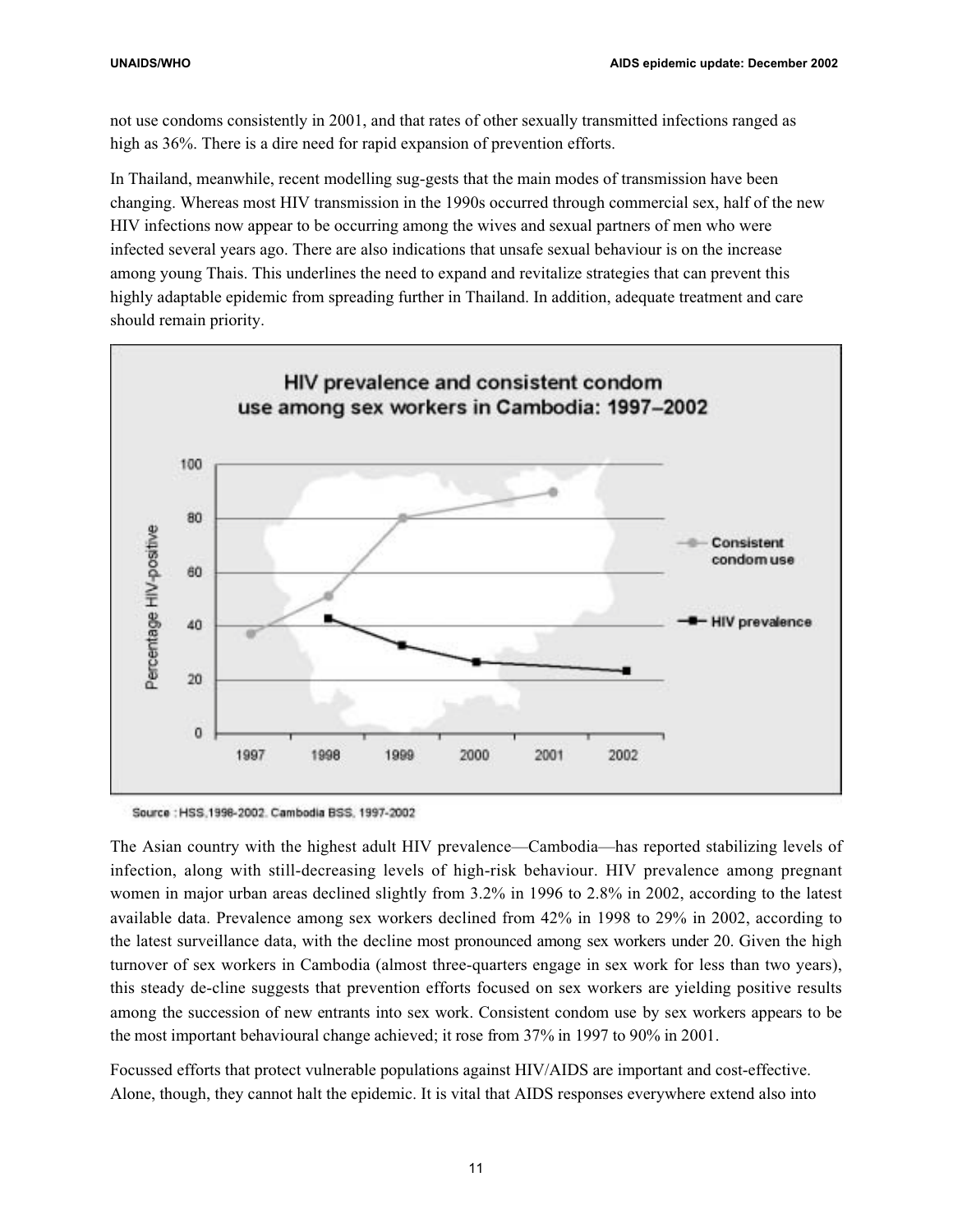the wider population, imparting the knowledge and providing the services that people need to protect themselves and each other against HIV/AIDS.

## *Despite sweeping epidemics among injecting drug users, minimum services that can protect those drug users against HIV infection are not available in most of the region.*

Given that many of the factors facilitating HIV transmission (including periodic economic upheaval and high rates of population mobility) are rife throughout this region, no country is immune to a rapidly spreading and wide-scale epidemic. Most countries, though, still have a window of opportunity for mounting and sustaining HIV/AIDS initiatives that could avert such an outcome.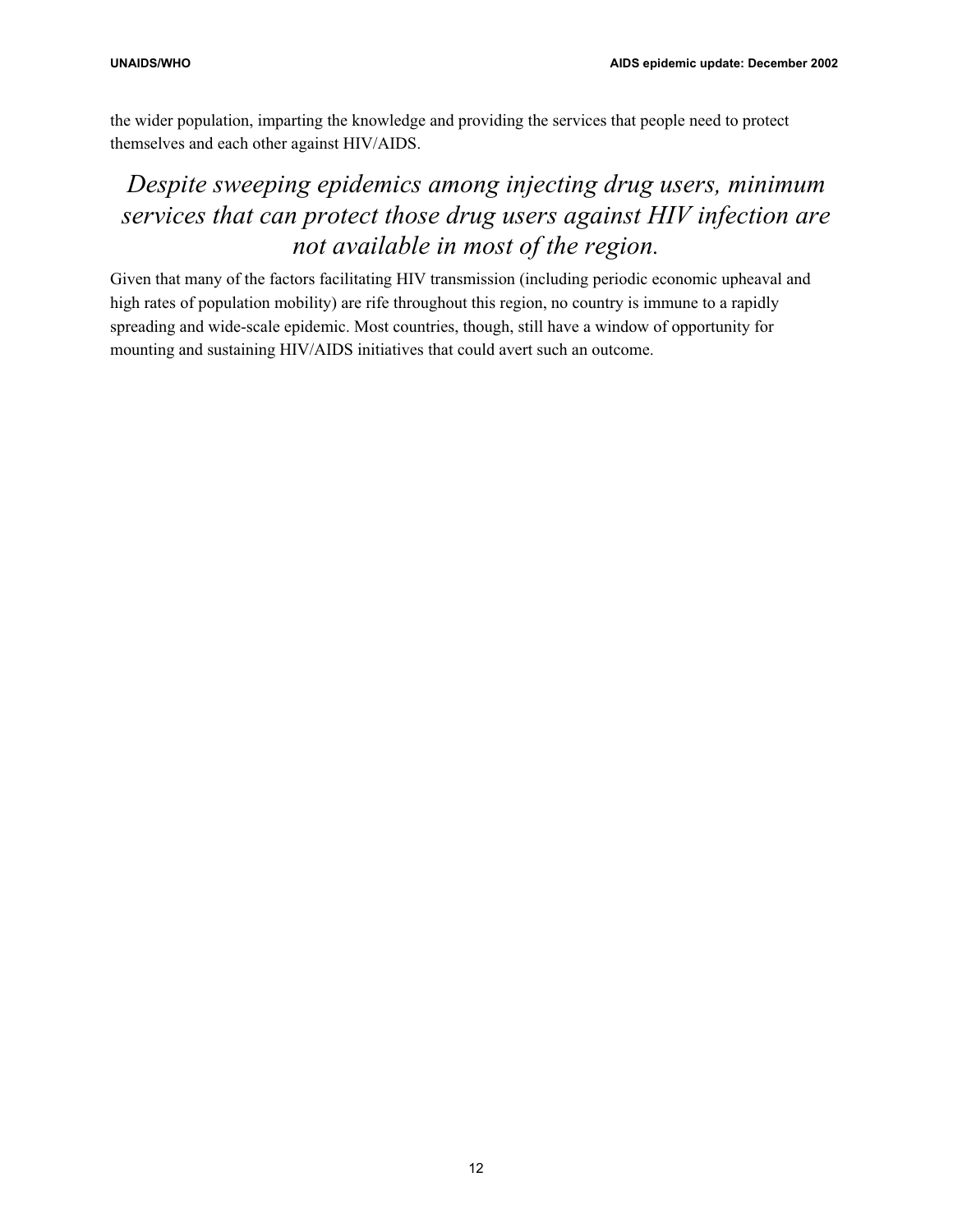# EASTERN EUROPE AND CENTRAL ASIA

### *The epidemic continues to expand rapidly in most countries of this vast region.*

The unfortunate distinction of having the world's fastest-growing HIV/AIDS epidemic still belongs to Eastern Europe and Central Asia. In 2002, there were an estimated 250 000 new infections, bringing to 1.2 million the number of people living with HIV/AIDS.

In recent years, the Russian Federation has experienced an exceptionally steep rise in reported HIV infections. In less than eight years, HIV/AIDS epidemics have been discovered in more than 30 cities and 86 of the country's 89 regions. Up to 90% of the registered infections have been attributed officially to injecting drug use, reflecting the fact that young people face high risks of HIV infection as occasional or regular drug injectors. Indeed, almost 80% of registered new infections in the Commonwealth of Independent States between 1997 and 2000 were among people younger than 29. In the Russian Federation, the total number of reported HIV infections climbed to over 200 000 by mid-2002—a huge increase over the 10 993 reported less than four years ago, at the end of 1998.

It must be noted that registered HIV cases likely underestimate the number of people living with HIV by a large margin. Indeed, the first community survey of injecting drug users—in Togliatti City—has revealed shockingly high HIV prevalence (see box). In addition, the reported cases might not accurately reflect the possible changes in the patterns of HIV transmission (in terms of the modes of transmission, and the gender and age groups of people who are being infected). The inadequacy of sentinel surveillance and voluntary counselling and testing services means that most HIV tests occur as part of routine screening of people who encounter the law enforcement system or use health-care services.

#### **A huge problem slips into focus**

A clearer picture of the HIV epidemic has emerged in the Russian city of Togliatti, revealing the true scale of the country's HIV/AIDS epidemic.

A study in late 2001 among injecting drug users recruited from their communities (the first of its kind in the Russian Federation) has revealed a very recent and explosive HIV/AIDS epidemic among injecting drug users in this city of 1 million inhabitants. Fully 56% of the users participating in the study were found to be HIV-positive, and a large share of them had acquired the virus in the previous two years. The survey revealed that three-quarters of those found to be living with the virus were unaware of their status. In addition, 40% of female sex workers who injected drugs did not use condoms consistently with their regular partners, and about 25% failed to do so with commercial sexual partners.

The study lends further credence to concerns that the HIV/AIDS epidemic in Russian cities could be considerably more severe than the already-high official statistics indicate. Harm reduction and other HIV prevention programmes have proliferated in the past two years; yet, their coverage remains narrow and, in cases like Togliatti City, inadequate. Authors of the study have stressed the need to expand access to sterile injecting equipment, and to step up efforts to reduce the risk of sexual transmission of HIV between injecting drug users and their partners.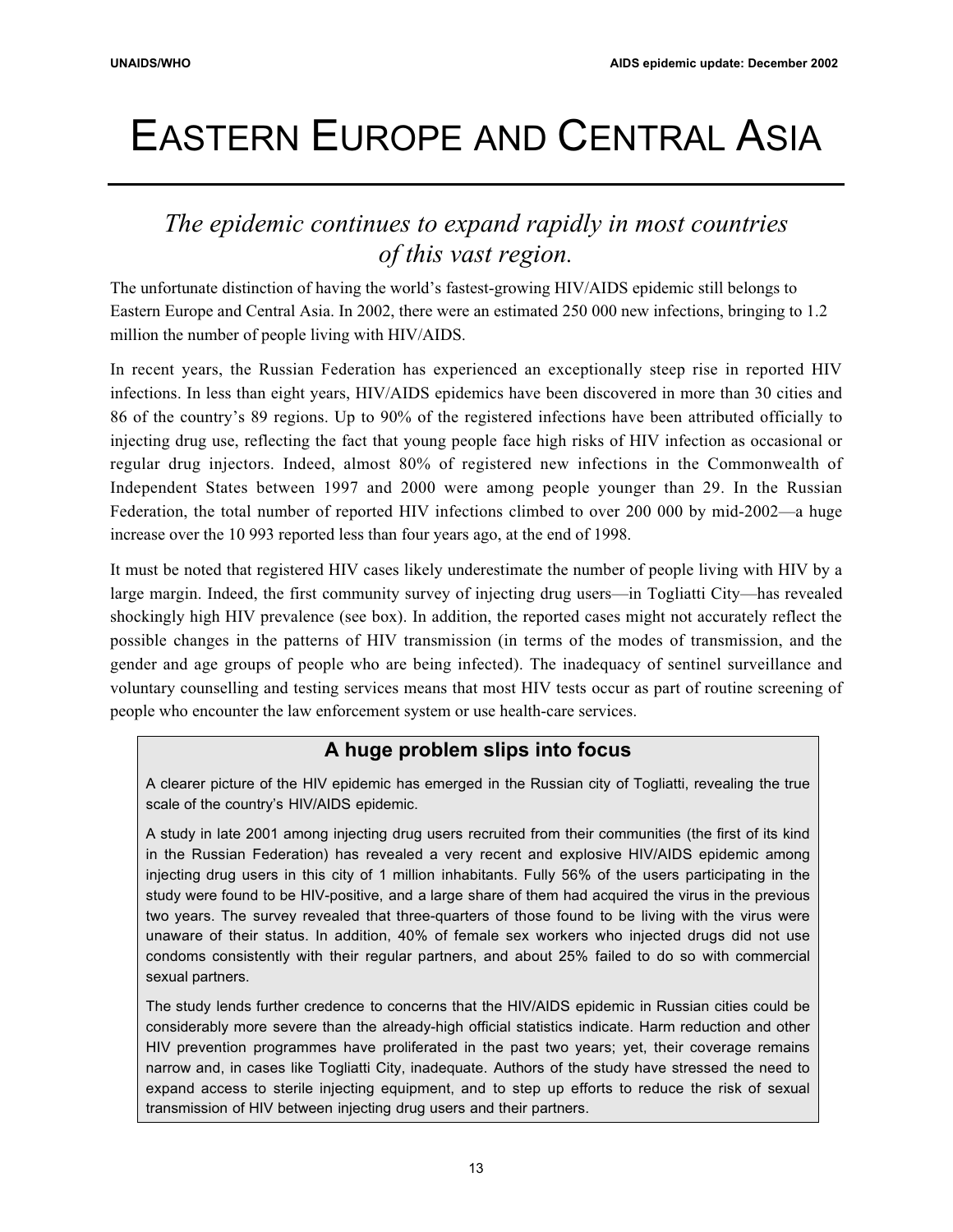Throughout Eastern Europe and Central Asia, young people are particularly hard-hit by the epidemic. It is estimated that up to 1% of the population of those countries is injecting drugs, placing these people and their sexual partners at high risk of infection. Those injecting drugs can be very young—some a mere 13–14 years old. One study among Moscow secondary-school students revealed that 4% had injected drugs.

### *Uzbekistan is experiencing explosive growth—in the first six months of 2002, there were almost as many new HIV infections as had been recorded in the whole of the previous decade.*

In the Russian Federation, and in many of the Central Asian Republics, the wave of injecting drug use is closely correlated with socioeconomic upheavals that have sent the living standards of tens of millions of people plummeting, amid rising unemployment and poverty levels. Another factor has been the four-fold increase in world production of heroin in the past decade, along with the opening of new trafficking routes across Central Asia.

The epidemic is growing in Kazakhstan, where a total of 1926 HIV infections had been reported by June 2001. More substantial spread of HIV is now also evident in Azerbaijan, Georgia, Kyrgyzstan, Tajikistan and Uzbekistan. In the latter two republics, recent evidence of rising heroin use heightens concerns that they could be on the brink of larger HIV/AIDS epidemics. Already, a steep rise in reported HIV infections has been noted in Uzbekistan, where 620 new infections were registered in the first six months of 2002—six times the number of new infections registered in the first six months of 2001.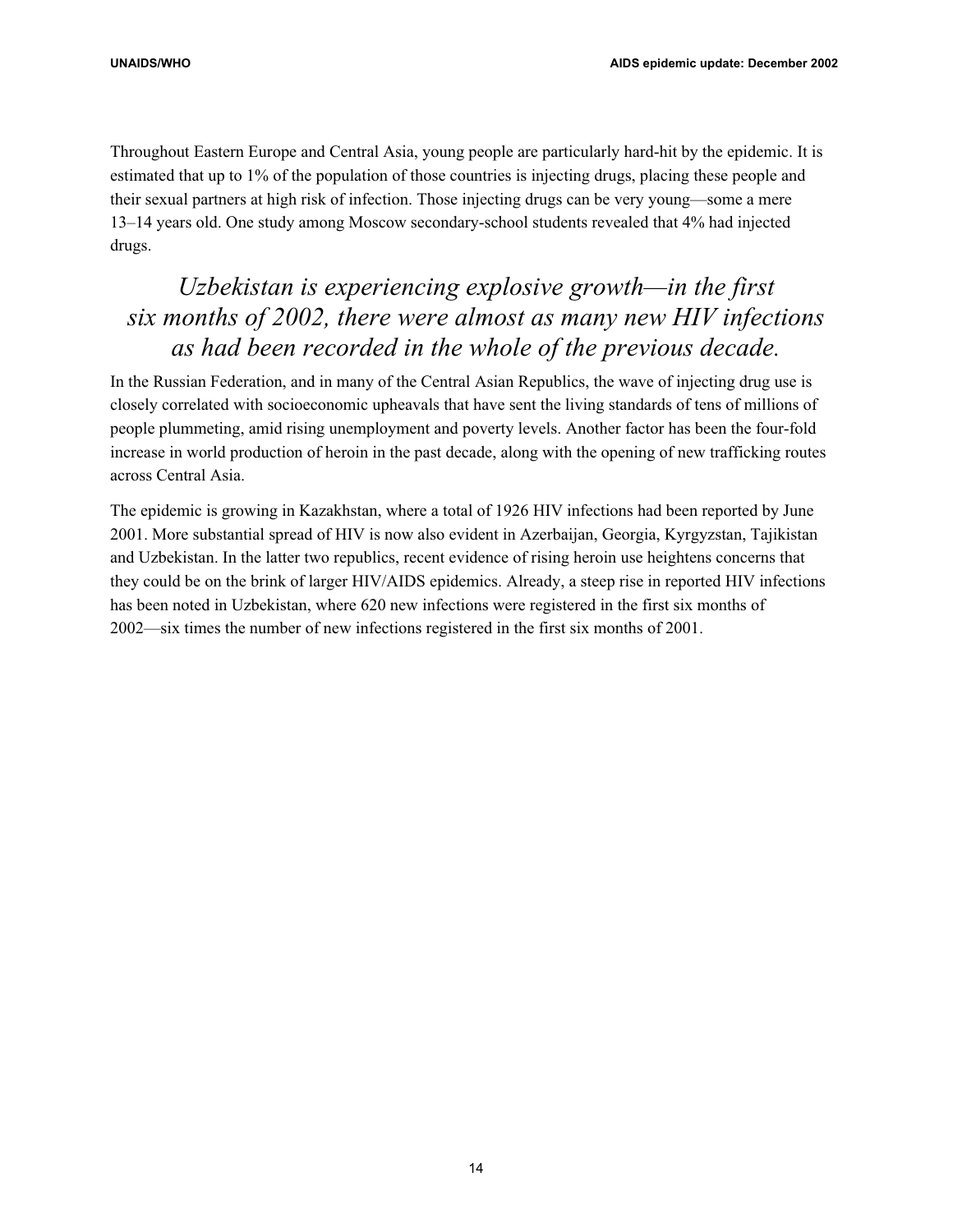

Reported HIV incidence is rising sharply elsewhere. In Estonia, reported infections soared from 12 in *Source:* National AIDS Programmes. Data compiled by the European Centre for the Epidemiological Monitoring of AIDS. HIVIYIFS SUIPUI INCLONF!!(RELATIVE/tropopulatiON size;!ENOHNa&hInstiHasGNeiHn§HEistiFat2OOF nEw9HIV infections in this region—50% higher than the Russian rate). A burgeoning epidemic is visible, too, in Latvia, where new reported infections rose from 25 in 1997 to 807 in 2001, and where a further 308 new HIV cases had been registered by the end of June 2002.